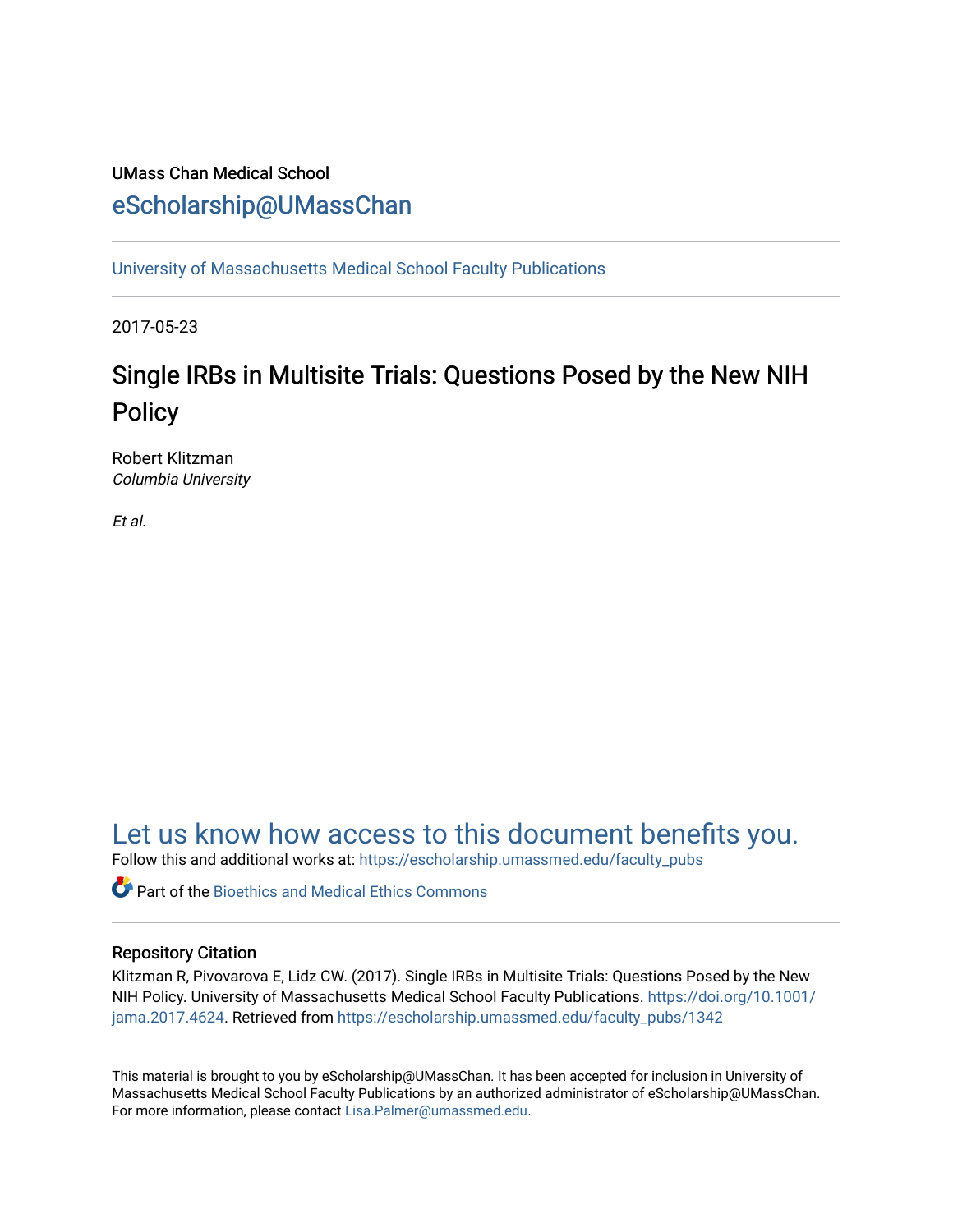### VIEWPOINT

#### **Robert Klitzman, MD** Columbia University, New York, New York.

#### **Ekaterina Pivovarova, PhD** University of

Massachusetts Medical School, Worchester.

**Charles W. Lidz, PhD** University of Massachusetts Medical School, Worchester.

## Single IRBs in Multisite Trials Questions Posed by the New NIH Policy

**On June 21, 2016,** the US government announced changes that are arguably the most significant of the last quarter century concerning the protection of human research participants—a requirement for use of central or single institutional review boards (IRBs) in multisite National Institutes of Health (NIH)–funded research. Specifically, the NIH announced a new policy (effective September 25, 2017) to mandate that nonexempt multisite research with humans funded by the NIH be reviewed by a single IRB.<sup>1</sup> On January 19, 2017, final amendments to the federal human research participant protection regulations (the Common Rule) were also published, requiring use of a single IRB, $^2$  although implementation will be delayed until January 20, 2020. The NIH directive seems straightforward, but effective implementation will require that institutions, researchers, and policy makers decide how to address a number of critical issues. The Common Rule amendments explicitly recognize that further guidance will need to be developed, necessitating that these stakeholders confront several dilemmas.2

Underlying theNIH single-IRB policy is the belief that the use of single IRBs for multisite studies avoids duplicate and possibly conflicting IRB reviews and thereby streamlines and accelerates the review process. Studies of local IRBs have been conducted,<sup>3,4</sup> but research data supporting the benefits of single IRBs and information on how they operate and the difficulties they face remain very limited, adding to these challenges.

Of all the issues raised by the NIH single-IRB policy, the relationship between the single IRB and the participating sites is possibly themost complex. There are 3 critical aspects that academic institutions, researchers, and policy makerswill have to resolve before implementation of the new policy: (1) the relationship between the single IRB and the local institutions, including the local IRBs; (2) the collection and incorporation of local knowledge in the single-IRB review; and (3) the relationship between the single IRB and local researchers. These issues involve fundamental legal, ethical, institutional, and policy tensions that will profoundly shape the costs and effectiveness of future multisite research involving human research participants.

#### Relationship Between the Single and Local IRBs

The NIH single-IRB policy outlines responsibilities between single and local IRBs that will apply only to NIHfunded research as of September 25, 2017, and similarly to all research with humans, through the changes to the Common Rule, as of January 20, 2020. Single IRBs will be expected to carry out the ethical review of the study and the functions required for institutional compliance with the Common Rule; whereas local IRBs will be responsible for meeting other regulatory obligations, overseeing implementation of the approved protocol, and reporting unanticipated problems. However, the single and the local IRBs both retain regulatory responsibilities. Separation between the more formal Common Rule–required regulatory functions and the local responsibilities associated with broader protections of research involving humans (eg, reporting unanticipated problems, managing investigators' and institutional conflicts of interest, ensuring training in research ethics, and dealing with noncompliance) is not clearly differentiated. Decisions will need to be made regarding which responsibilities will be shared, how responsibilities will be determined, and how conflicts between the single and local IRBs will be resolved.

It is also unclear whether local IRBs will have input into single-IRB reviews, and if so, at what stage, and who will have the final say. What if the local IRB disagrees with the single IRB? The Common Rule amendments indicate that institutions may still conduct additional local-IRB reviews, but such reviews "would no longer have any regulatory status."2 What this means and how such reviews might affect single-IRB reviews are uncertain.

Local IRBs and the institutions they represent will use reliance (or authorization) agreements, which cede review of research to the single IRB and its larger institution. These reliance agreements will need to address the aforementioned issues but currentlyvary greatly in scope and content—often to account for the practical concerns of the relying institutions, the needs of specific studies, and single IRBs' concerns about risks and attendant liabilities. Few standardized models of reliance agreements exist. Yet with limited models, the negotiation with multiple sites could take as much or more time as multiple local-IRB reviews. A national model or template might help, but whether one such agreement could work with all types of research and research institutions is unclear.

Recently, the NIH National Center for Advancing Translational Sciences proposed use of a single master reliance agreement that can be used across institutions and studies (SMART IRB platform).<sup>5</sup> This reliance agreement allows for flexibility among the participating institutions and leaves the specifics of many issues to be determined on a study-by-study or protocol-by-protocol basis. However, few data exist on how the agreement would be used nationally.

#### Collection and Incorporation of Local Knowledge

Many issues in IRB reviews reflect state or local laws, institutional policies and resources, information about local medical standards of care, investigators' past experiences, and the demographics and vulnerabilities of the local study populations. These issues may involve small details in standards of care practices or the circumstances in which potential research participants can be approached forconsent toparticipatein research.Single-IRB

### **Corresponding**

**Author:** Robert Klitzman, MD, Columbia University, 1051 Riverside Dr, Mail Unit 15, New York, NY 10032 [\(rlk2@cumc](mailto:rlk2@cumc.columbia.edu) [.columbia.edu\)](mailto:rlk2@cumc.columbia.edu).